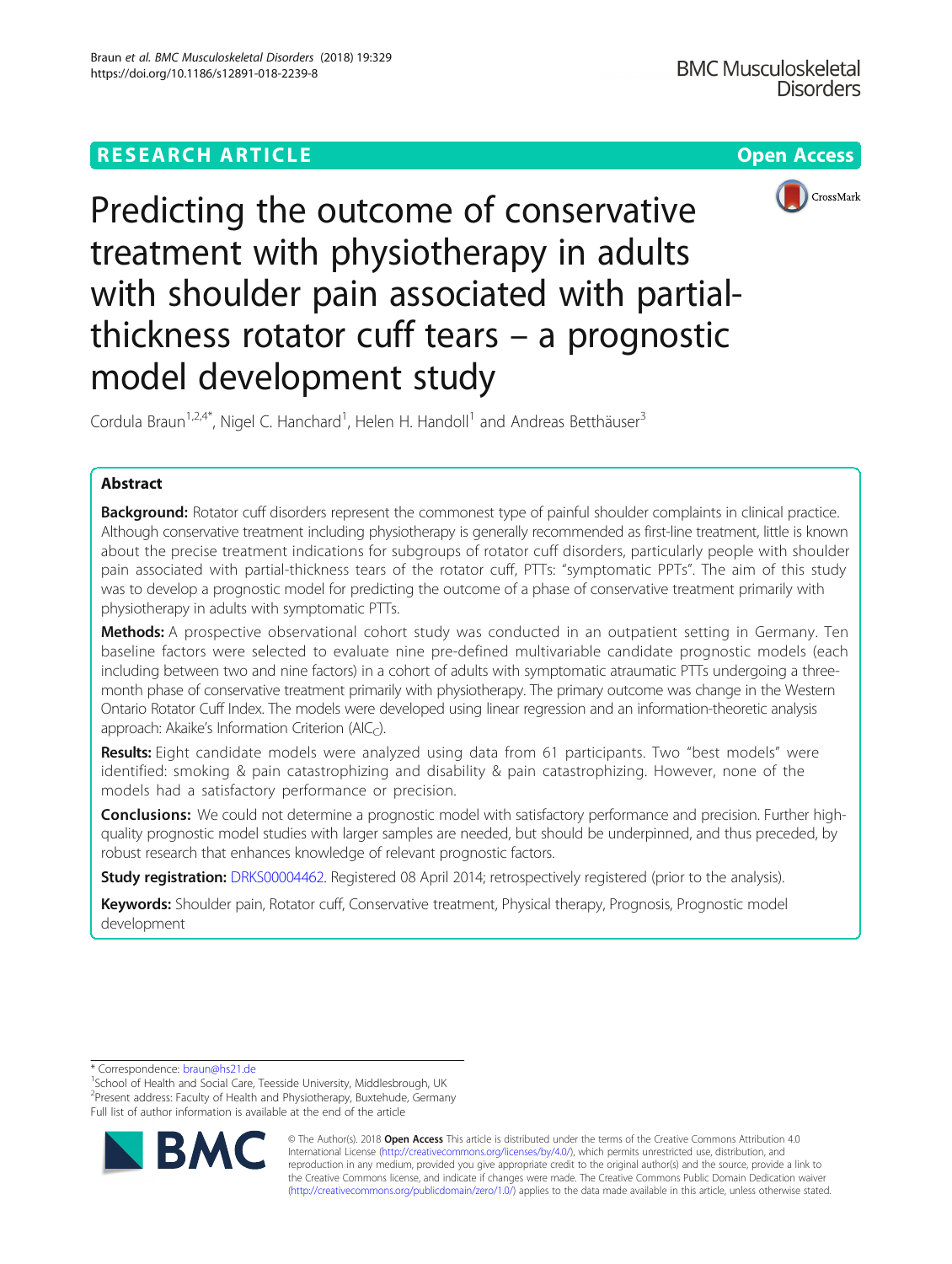## Background

Painful shoulder complaints are common musculoskeletal disorders in clinical practice [\[1](#page-10-0)], most being attributed to rotator cuff pathology  $[2, 3]$  $[2, 3]$  $[2, 3]$  $[2, 3]$ . Rotator cuff pathology encompasses a range of pathologies from tendinopathy to tears, which may be partial- or full-thickness [[4\]](#page-10-0). Reported rates of symptomatic partial-thickness tears (PTTs), the condition of interest in this study, vary between 7% [[5\]](#page-10-0) and 24% [\[6](#page-10-0)] in shoulder pain populations. Of the four rotator cuff tendons (supraspinatus, infraspinatus, teres minor, subscapularis), the supraspinatus is by far the most often affected [\[7](#page-10-0)], and also usually the first to tear  $[8, 9]$  $[8, 9]$  $[8, 9]$  $[8, 9]$  $[8, 9]$ . In order to concisely label the population of interest, we use the term "symptomatic PTT" to describe people with shoulder pain in the presence of a PTT of the rotator cuff.

The clinical presentation of symptomatic PTTs is essentially that of "shoulder impingement" [\[7](#page-10-0), [9,](#page-10-0) [10\]](#page-10-0). Verification of a PTT requires diagnostic imaging, commonly ultrasonography (US) or magnetic resonance imaging (MRI) [\[11](#page-10-0)].

Current guidelines for rotator cuff disorders [\[12,](#page-10-0) [13](#page-10-0)] recommend conservative treatment with medical care and physiotherapy as the first-line treatment; surgical intervention being mainly reserved for non-responders. Head-to-head comparisons of conservative and surgical interventions [[14\]](#page-10-0) have overall shown no clinically relevant differences. However, utilisation of surgery for rotator cuff disorders has significantly increased in many countries  $[15–17]$  $[15–17]$  $[15–17]$  $[15–17]$  $[15–17]$ , with physiotherapy bypassed in some cases [\[18\]](#page-10-0). Both unnecessary surgery and ineffective conservative treatment are undesirable. Knowledge about a patient's likely response to conservative treatment at the point of diagnosis would save time, effort and suffering, limit exposure to the risks of surgery, and inform distribution of resources. "Understanding which patients [with rotator cuff tears] do best with non-operative treatment" has been rated a top "priority scientific research issue" ([[19](#page-10-0)], p. 10).

The importance of predicting individuals' responses to particular interventions is increasingly recognized [\[20\]](#page-10-0), with a corresponding development in prognosis research methodology [\[21,](#page-10-0) [22](#page-10-0)]. One aspect of prognosis research involves the identification of single, independent factors [\[23\]](#page-11-0). However, these are unlikely to predict outcomes satisfactorily. Multivariable prognostic models are better placed as they account for real-life clinical complexities [[24](#page-11-0), [25](#page-11-0)]. Estimates of prognosis are highly context-dependent, with relevant contextual factors being existing diagnostic and treatment practices, time and place.

Prognostic model research encompasses three key phases: development including internal validation; external validation; and evaluation of clinical impact [\[25\]](#page-11-0). External validation is essential before a model may be usable in practice [[25](#page-11-0)]. While prospective cohort studies are generally considered the preferable design for the initial development of a prognostic model [\[25](#page-11-0)–[27](#page-11-0)], evaluations of the clinical impact of a prognostic model ultimately require comparative studies.

Our systematic review of the evidence on prognostic models for predicting outcomes in adults undergoing physiotherapy for rotator cuff disorders showed a lack of clinically usable prognostic models and, crucially, of prognostic model research on PTTs [[28](#page-11-0)]. The study's primary aim was to develop a multivariable prognostic model for the outcome of a phase of conservative treatment with physiotherapy in adults with symptomatic atraumatic PTTs. Secondary aims were to determine the incidence of tear progression and to establish participants' perceived change of their shoulder complaints over time.

## **Methods**

The study was based on an a priori protocol and was approved by the Teesside University School of Health and Social Care Research Governance & Ethics Committee and the Ethics Commission of the Hamburg Medical Council (Germany). It was registered in the German Clinical Trials Register (reg.no DRKS00004462). The study design was informed by the most current methodological guidance available at the time of planning [[21,](#page-10-0) [22](#page-10-0)]. All deviations from protocol were discussed and recorded prior to implementation [\[29](#page-11-0)]; the only two relevant deviations are flagged up in this section. This report complies with the items required by the TRIPOD (Transparent Reporting of a multivariable prediction model for Individual Prognosis Or Diagnosis) prediction model development checklist [\[30](#page-11-0)].

#### Study design, setting and key dates

We conducted a prospective observational single-group cohort study set in Hamburg, Germany. All recruitment and assessments took place in a single-handed medical specialist practice led by one of the authors, AB, an orthopaedic shoulder specialist and DEGUM (German Society for Ultrasonography in Medicine) certified instructor in ultrasonographic shoulder diagnosis. The physiotherapy treatment took place in 24 collaborating physical therapy practices in the broader area of Hamburg. (In our protocol, we initially considered seven collaborating practices, but expanded their number eventually to 24 to improve recruitment). Recruitment took place between December 2012 to September 2014. Follow-up ended in January 2015.

#### **Participants**

Eligible patients were adults ( $\geq$  18 years) presenting with shoulder pain unrelated to a traumatic event (e.g. an accident) and an ultrasonographically determined PTT who had accepted advice to undergo conservative treatment with physiotherapy (see Table [1](#page-2-0) for the full eligibility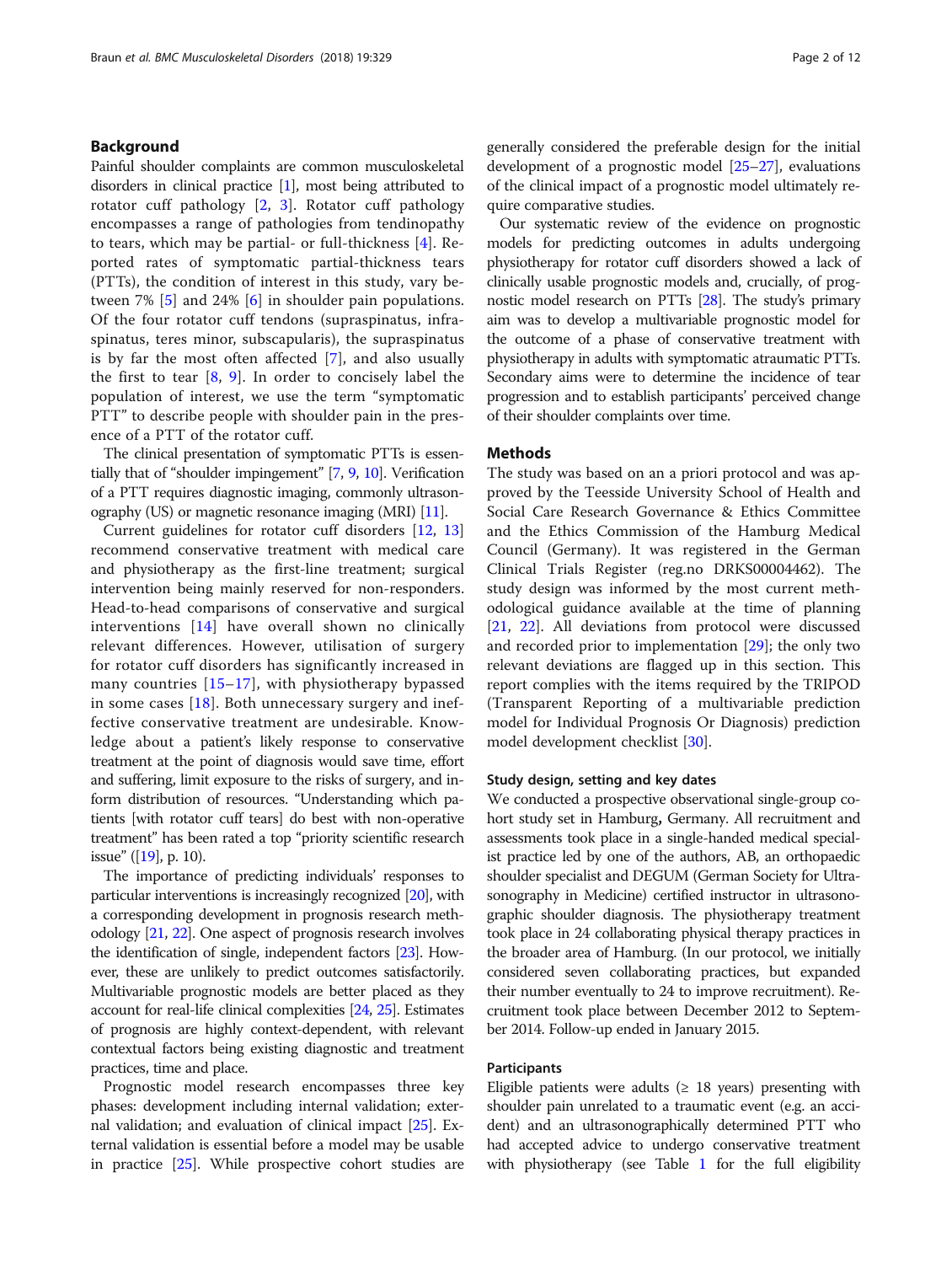<span id="page-2-0"></span>criteria). These patients typically present with clinical signs of "shoulder impingement", such as a painful arc or positive "impingement signs" [\[7,](#page-10-0) [9](#page-10-0), [10\]](#page-10-0). We additionally determined the presence of a PTT by diagnostic ultrasonography, which is highly specific for detecting PTTs [[31\]](#page-11-0). Our intention was to recruit patients whose shoulder pain could reasonably be linked to the presence of a PTT; however, we acknowledge that the precise link between shoulder pain and the presence of a PTT (similar to other shoulder structures) is unclear [\[32](#page-11-0)]. Following standard practice, the assessment involved a structured patient history, physical and ultrasonographic evaluation. The physical evaluation was based on DVSE (German Society for Shoulder and Elbow Surgery) recommendations [\[33\]](#page-11-0). The ultrasonographic evaluation followed DEGUM and DGOU (German Society for Orthopaedics and Trauma) standards [[34](#page-11-0)]. An ultrasound unit within the highest DEGUM appliance class was used together with a linear transducer with a resolution of ≥10 MHZ and width of ≥40 mm. Diagnosis of a rotator cuff defect was based on alterations of structure and form, following the criteria of Hedtmann & Fett [[35](#page-11-0), [36\]](#page-11-0). In distinction to a PTT, a full-thickness

Table 1 Eligibility criteria

Inclusion:

- Patients with (local) shoulder pain in the presence of an atraumatic (ultrasonographically detected) partial thickness tear
- Clinical signs of 'shoulder impingement' (e.g. painful arc, positive impingement tests)
- Adults (≥ 18 years)
- No restrictions on sex
- Agreement on conservative treatment
- Ability to speak and comprehend the German language
- Agreement to participate (signed informed consent)
- Anticipated availability for follow-up (living in area of Hamburg)
- Agreement to physiotherapy in a collaborating practice

Exclusion:

- Presence of a full thickness tear at the affected shoulder
- Previous substantial shoulder trauma (e.g. shoulder dislocation, fractures)
- Previous surgery for the affected shoulder
- Previous surgery in the shoulder area that may be causal of or contributory to the current problem (e.g. surgery for breast cancer)
- Clinically relevant glenohumeral degeneration or disease (e.g. frozen shoulder)
- Current glenohumeral septic arthritis
- Clinically relevant acromioclavicular arthritis (e.g. local tenderness, positive provocation tests)
- Clinically relevant calcific tendinitis
- Ultrasonographic evidence of long head of biceps (LHB) tendon subluxation/ dislocation
- Referred pain from the cervical spine region
- Multisite musculoskeletal pain
- Systemic disorders, diseases or comorbidities as potential sources of (the current) shoulder pain (e.g. breast cancer, rheumatoid disease, inherited disorders (e.g. Marfan syndrome, Ehlers-Danlos syndrome)), or as impairing treatment (e.g. cancer, cardiac insufficiencies)
- Neurological disorders or deficits as potential sources of (the current) shoulder pain or impairing assessment and treatment (e.g. hemiplegic shoulder)
- Worker's compensation claims
- Unwillingness or inability to give informed consent (e.g. cognitive or intellectual impairments)

tear (FTT) was marked by the absence of a depiction of the rotator cuff (discontinuity of the cuff ).

#### **Treatment**

Participants were followed over three months of standard conservative care with physiotherapy in one of the collaborating practices. Adjunctive medical treatment (e.g. local steroid injections), was delivered by AB where considered appropriate. The physiotherapy treatment followed a broad best-evidence protocol based on two systematic reviews [[37](#page-11-0), [38](#page-11-0)]. These reviews provided evidence supporting exercises with or without manual therapy as the first-line approach for treating patients with rotator cuff related shoulder pain including PTTs, but could not provide conclusive guidance on the optimal type or dose of treatment. Since there was no justification for restricting treatment to any specific exercises or manual techniques, the protocol was based on the broad principles that a) exercises, preferably combined with manual techniques (soft tissue and/or joint mobilisation), would be the key treatment components, and b) flexibility of the interventions and in the provision of adjunctive modalities would be allowed. In keeping with the ethos of an observational study, the specific content and amount of treatment were unregulated, i.e. individually advised. Treatment, which included the clinical follow-up appointment at three months to assess progress and need for further treatment, was delivered in compliance with German healthcare regulations and AB's standard practice. Acceptability of the physiotherapy protocol was confirmed by all collaborating physiotherapy practices. Treatment details were documented in a purpose-designed, piloted report form.

#### **Outcomes**

The primary outcome, the outcome to be predicted, was the change in 'disability' (disability and health-related quality of life) from baseline to follow-up, measured by a validated German version of the Western Ontario Rota-tor Cuff Index (WORC) [[39,](#page-11-0)  $40$ ]: WORC<sub>CHANGE</sub>. The WORC has been shown to be a valid, reliable and responsive patient-reported outcome measure (PROM) for use in people with rotator cuff disorders [\[41,](#page-11-0) [42](#page-11-0)]. It comprises 21 questions. Responses are made by putting a mark on a 100 mm visual analogue scale (VAS), with lower scores indicating less disability. Scores range from 0 to 2100 [[39\]](#page-11-0). We adjusted all WORC<sub>CHANGE</sub> values for Regression to the Mean (RTM) using methods outlined by Linden [[43](#page-11-0)]. Participants completed questionnaires at baseline and at 3 to 4 months, the study endpoint, either at AB's clinic or at home.

As both the WORC and all prognostic factors were patient-assessed, there was no blinding of participants.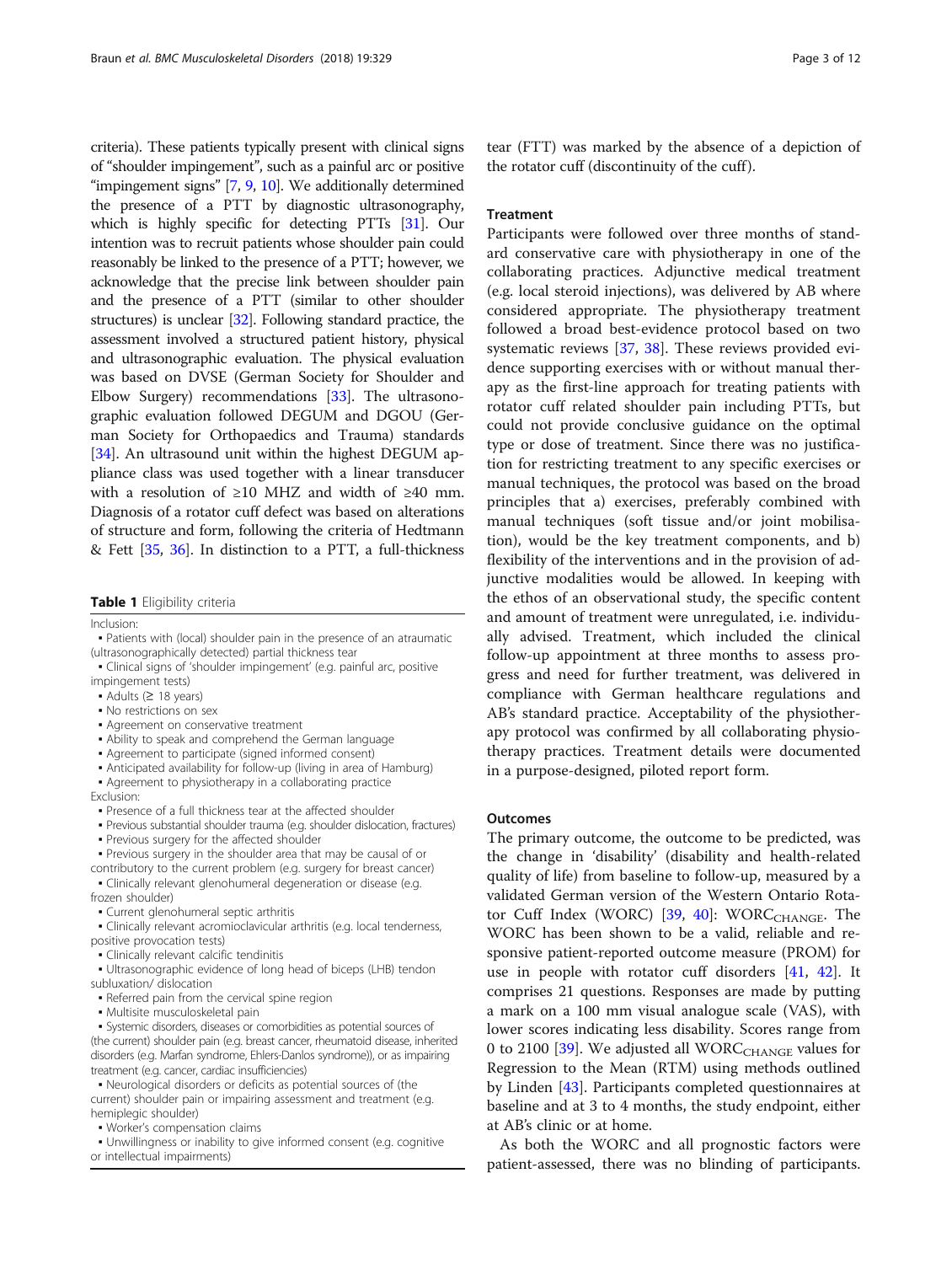Nonetheless, the WORC was completed independently and in the absence of AB and study investigators.

Secondary outcomes were tear progression, defined as the presence (yes or no) of an FTT at follow-up, and participants' perceived overall change of their shoulder problem, measured by a 7-point Global Perceived Change (GPC) scale (from  $-3 =$  "worse as ever" to  $+3 =$  "completely recovered"). Lastly, physical therapy-related adverse events were monitored.

## Prognostic factors

Inclusion of candidate factors was restricted to factors from the baseline assessment, regardless of their type (e.g. demographic, physical). Selection was done through a systematic, three-stage approach comprising identification of factors, critical assessment of these, and a consensus phase that aimed to select a maximum of 10 factors (see Fig. 1 for an outline of the process; a full account is available in Braun 2016 ([[29](#page-11-0), Chapter 5]). The process was informed by comprehensive literature searches of several electronic databases, including Medline, Embase and Cinahl, for primary prognostic studies, prognostic systematic reviews and expert consensus studies. We screened overall around 3900 records and identified 23 primary study reports (relating to 22 studies), one systematic review and one expert consensus study as relevant sources for informing the selection of factors for our study (a list of these articles is provided in Additional file [1\)](#page-9-0). We extracted and considered 36 factors altogether (these are listed in Additional file [2](#page-9-0), which also



shows for each factor whether it was included or excluded and the reasons for exclusion). We assessed the relevance of all factors to the study population and setting, their measurement properties, practicality of use, and their applicability, and excluded those that were either not relevant to the study population and setting, not sufficiently valid and reliable, or not applicable in most clinical settings. We grouped the remaining factors according to the availability of clinical evidence and expert consensus supporting their prognostic relevance; we gave preference to the selection of those factors for which there was reasonably consistent support for their prognostic relevance, either through clinical evidence from several studies, or from both clinical evidence and expert consensus. Notably, there was reasonably consistent evidence of prognostic value from several studies pertaining to clinical outcomes of conservative treatment in adults with rotator cuff disorders for only three factors: age, disability and symptom duration. We finally agreed on 10 factors: age, sex, physical demands, disability, pain, history of shoulder pain, symptom duration, diabetes, smoking and pain catastrophizing. We gave thorough attention to factor definitions and measurements (Table [2\)](#page-4-0). All factors were assessed during the patients' baseline appointment with AB. Since the study was prospective, the assessment of prognostic factor information was inherently blinded to knowledge about the outcome.

#### Sample size

The multivariable nature of prognostic model studies makes it difficult to estimate the required sample size [\[26](#page-11-0)]. Indeed, no formal methods (based on either power calculations or adequate precision of estimation of effects) are available to determine the effective sample size, and recommendations for the sample size vary across the literature. Following work by Vittinghoff & McCulloch [\[44\]](#page-11-0), we based the minimum sample size of our study on a requirement of 5 to 9 outcome events (events equate to individuals for continuous outcomes) per candidate prognostic factor in relation to the full model (i.e. the model including all 10 factors). As per our protocol, we initially planned to analyze the WORC as a binary outcome variable, but subsequently (and prior to the analysis) decided to analyze it as a continuous variable to avoid the unnecessary loss of information that would have resulted from dichotomization [[45](#page-11-0), [46\]](#page-11-0). By analyzing the WORC on a continuous scale, and setting out to study overall 10 factors, which we considered feasible, we aimed to include  $(5 \text{ to } 9)^*10 = 50 \text{ to } 90$ participants. Increased by 20% to allow for losses to follow-up, the recruitment target was 60 to 108 patients.

#### Missing data

Any missing prognostic factor and outcome data were documented. The decision about the method for dealing with missing data, including whether or not to impute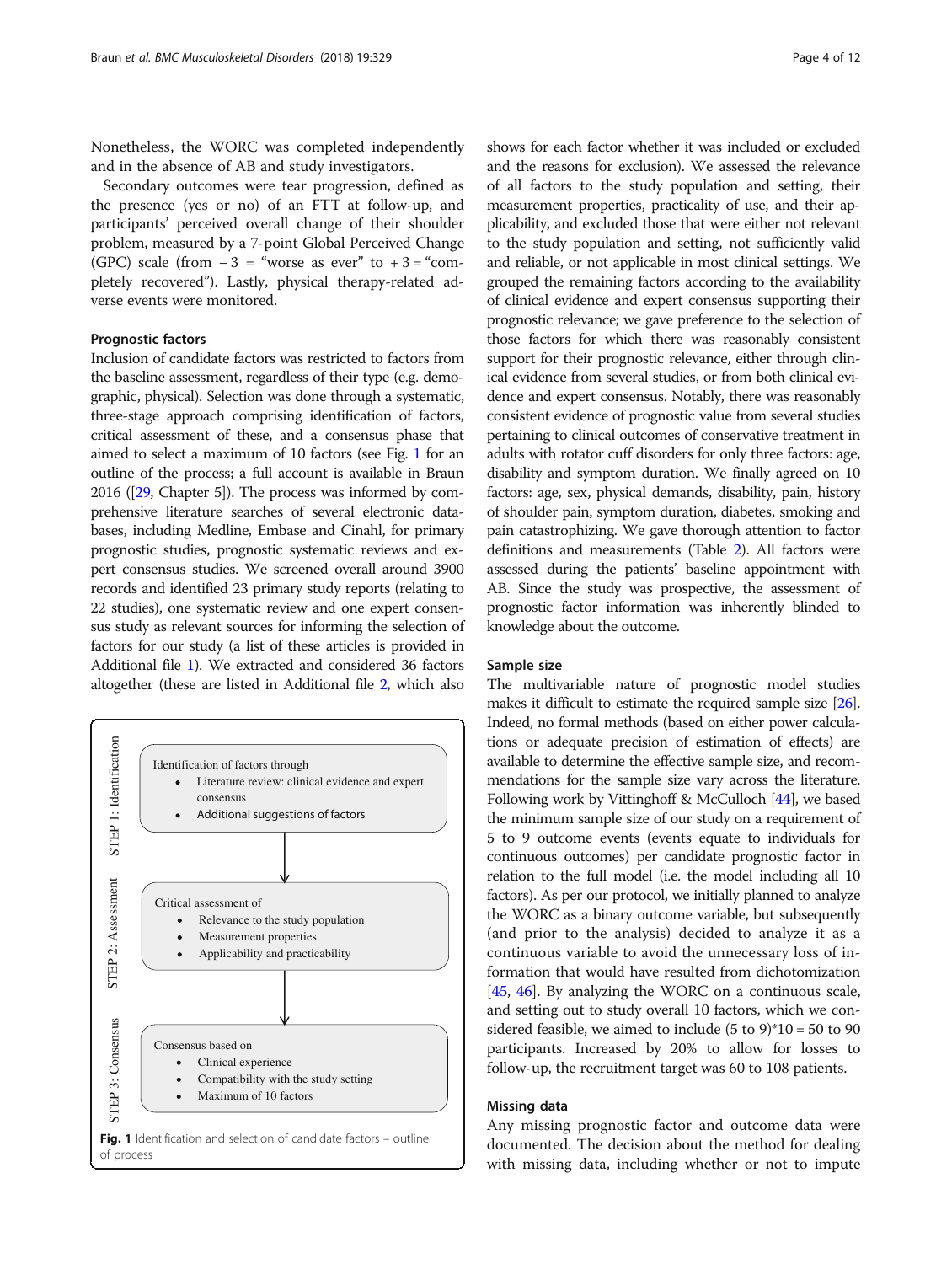<span id="page-4-0"></span>Table 2 Candidate factors – definition and measurement

| <b>No</b>      | Predictor variable                                     | Measure / measurement system                                                                                                                                                                                                                                                                                                                                                                                                                                             |
|----------------|--------------------------------------------------------|--------------------------------------------------------------------------------------------------------------------------------------------------------------------------------------------------------------------------------------------------------------------------------------------------------------------------------------------------------------------------------------------------------------------------------------------------------------------------|
|                | Age                                                    | Age at initial presentation (years)                                                                                                                                                                                                                                                                                                                                                                                                                                      |
| 2              | Sex                                                    | Sex (female, male)                                                                                                                                                                                                                                                                                                                                                                                                                                                       |
| 3              | Physical demands                                       | "Before you had your current shoulder problem, did a typical week include one or more<br>of the following activities (yes, no):<br>• Repetitive or prolonged use of the affected arm for strength effort (e.g. lifting, carrying<br>or moving heavy loads, athletic sports, strength-demanding skilled manual work)<br>. Repetitive or prolonged use of the arm above shoulder height (e.g. overhead work,<br>overhead sports, throwing sports, work as a hairdresser)?" |
| $\overline{4}$ | Disability                                             | Western Ontario Rotator Cuff Index (WORC) [39]; validated German version [40] (score)                                                                                                                                                                                                                                                                                                                                                                                    |
| 5              | Pain                                                   | "What is the worst amount of pain that you have experienced within the past week?"<br>(100 mm visual analogue scale VAS)                                                                                                                                                                                                                                                                                                                                                 |
| 6              | History of shoulder pain<br>(incl. Previous treatment) | "Prior to the current episode, have you ever seen a medical doctor or therapist for pain<br>in this shoulder?" (yes, no)                                                                                                                                                                                                                                                                                                                                                 |
|                | Symptom duration                                       | "For how long have you been having your current shoulder complaints?" (weeks)                                                                                                                                                                                                                                                                                                                                                                                            |
| 8              | <b>Diabetes</b>                                        | "Do you have diabetes?" (yes, no)                                                                                                                                                                                                                                                                                                                                                                                                                                        |
| 9              | Smoking                                                | "Are you a smoker? Please tick "yes" if you regularly smoke at least once a week any<br>amount of tobacco" (yes, no)                                                                                                                                                                                                                                                                                                                                                     |
| 10             | Pain catastrophizing                                   | Pain Catastrophizing Scale (PCS) [56]; validated German version [57] (score)                                                                                                                                                                                                                                                                                                                                                                                             |

any missing data, was made prior to the analysis. We considered the amount and also the potential reasons for missing values, i.e. whether the reasons for missingness appeared systematic or random. We decided to limit the replacement of missing values to those missing for the two multi-item measures, the WORC (baseline and follow-up) and the Pain Catastrophizing Scale (PCS). No standard missing rule was available for the WORC in the literature; therefore, we replaced missing WORC values by the mean of the respective domain. We replaced missing PCS values by the mean of the items that were completed, as suggested by the primary originator of the scale, Prof Michael Sullivan (personal communication 02/06/2014). We did not replace any missing values where the PCS was completely missing. As the information-theoretic analysis approach we used required identical datasets, the data were analyzed on a complete-case basis. We would have considered formal testing of the effects of missing data should the amount have been bigger and should the reasons for missingness have been of concern.

#### Statistical analysis methods

We intended to include all 10 candidate factors in the prognostic modelling analysis. All continuous factors, WORC and PCS scores, were analyzed as continuous measurements. All non-continuous factors were binary.

We based our analysis on an information-theoretic approach, namely on a small-sample variant of Akaike's Information Criterion (AIC) approach,  $AIC_C$  [\[47](#page-11-0)]. Information-theoretic approaches to model selection differ from other approaches, particularly from the widely used stepwise regression approaches, in several ways. Under the AIC approach, selection is based on the comparison of multiple candidate models, which are pre-specified based on "theory", rather than on a single global set of factors [[48\]](#page-11-0). Selection is further based on an information-theoretic criterion (e.g. AIC), which provides "numerical values that represent the scientific evidence" for a model, but no "test statistics" such as  $p$  values, thus avoiding the application of arbitrary cut-offs of "statistical significance" ([\[47](#page-11-0)] p. 64). Reflecting the perspective that models never reflect "full reality", i.e. that they are approximations  $([47], p. 27)$  $([47], p. 27)$  $([47], p. 27)$ , the AIC value represents an estimator of the information that is inherently lost when a model is used to approximate full reality (Kullback-Leibler information) [\[48\]](#page-11-0). The AIC accounts for the number of candidate factors by 'penalizing' models with larger numbers of factors, thereby favouring parsimony  $([47], p. 60-1)$  $([47], p. 60-1)$  $([47], p. 60-1)$ . The model with the lowest AIC value  $(AIC<sub>MIN</sub>)$  represents the closest approximation and is accordingly termed the "best model" within a set of models [[47](#page-11-0)]. AIC differences ( $\triangle AIC = AIC - AIC_{MIN}$ ) can then be calculated to rank the models by their distance to the best model  $[47, 48]$  $[47, 48]$  $[47, 48]$  $[47, 48]$ . Burnham et al.  $([48], p. 25)$  $([48], p. 25)$  $([48], p. 25)$  have proposed considering models with  $\triangle AIC$  values  $\lt 4$  to 7 as "plausible" alternatives to the best model, whereas models with higher  $\triangle$ AIC values (> 9) have little to no support. AIC values are relative rather than absolute, and "on the scale of information"  $([47], p. 84)$  $([47], p. 84)$  $([47], p. 84)$ . Accordingly, their use is limited to comparing models within a defined set of models [[49](#page-11-0)]. As the AIC approach will always select a best model among a set of models, it has been suggested that the worth of the best or the global (full) model be assessed, e.g. by a goodness-of-fit test, analysis of residuals or the adjusted  $\mathbb{R}^2$ (the percentage of variance explained) [\[47](#page-11-0)].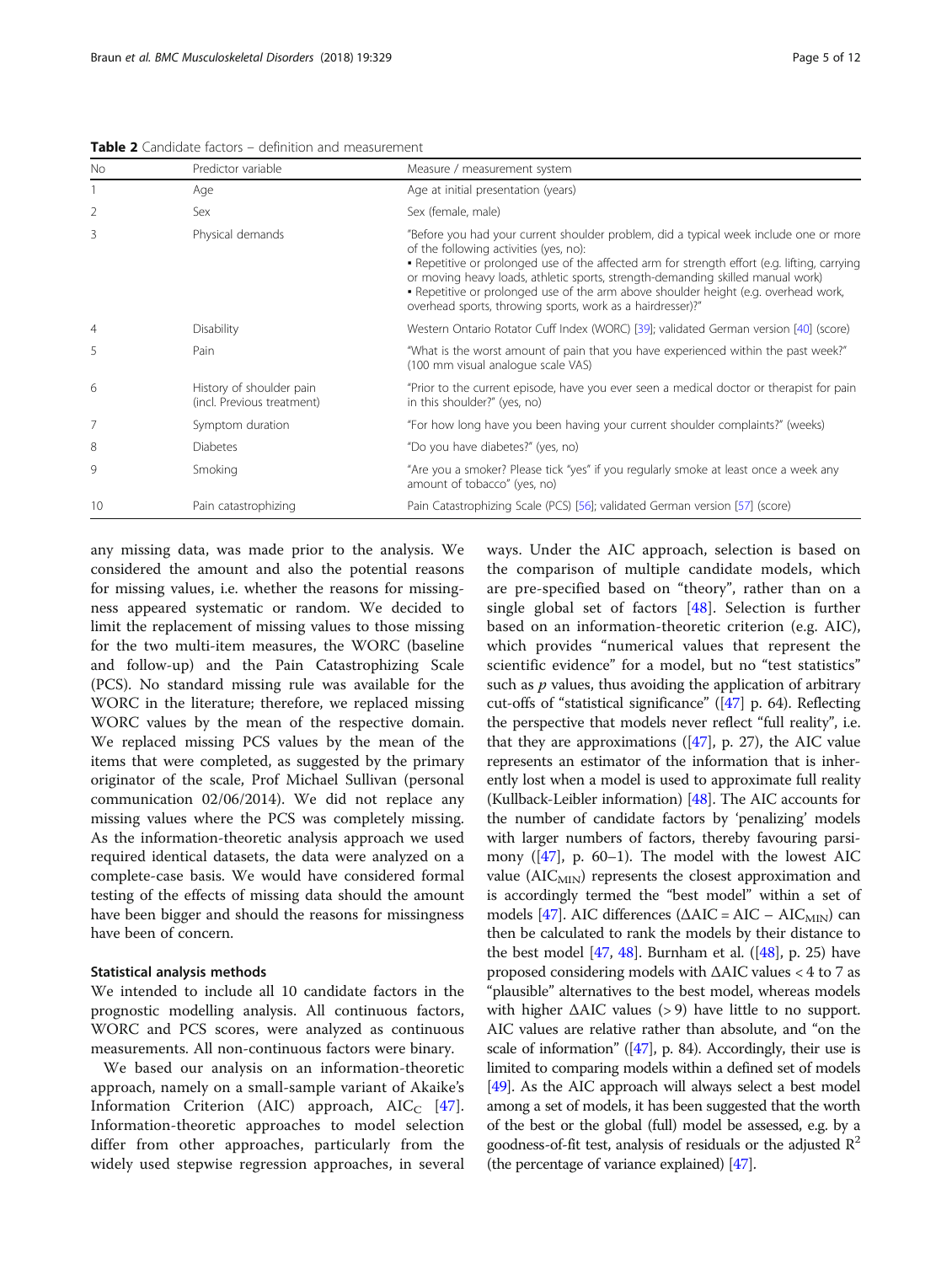<span id="page-5-0"></span>Following recommendations from the literature that the number of candidate models should usually be limited to a few [\[47\]](#page-11-0), we decided to analyze a selection of nine candidate models. The selection of models was based on clinical and theoretical considerations, with the first model (number 1 in Table 3) including all 10 candidate prognostic factors (thus representing the "full model"). The composition of the other eight models, which included between two to eight of these factors, was based on various characteristics, as shown in Table 3. Examples of characteristics were the potential for modification (model 2) or the effort required for the assessment of prognostic factors (models 5 and 7, inclusion or exclusion of questionnaires), which would be highly relevant to clinical practitioners. The primary analysis approach was a linear regression analysis [[26](#page-11-0), [49](#page-11-0)] which we conducted in IBM SPSS Statistics 22. All continuous factors were modelled as linear. Satisfaction of the assumptions of linear regression was assessed visually for each model based on the residual plot (scatterplot of standardized residuals against standardized predicted values) [[50\]](#page-11-0).

We extracted the following statistics: the  $AIC_C$  value; the standard error of the estimate (SEE), as the primary measure of model precision; the adjusted coefficient of (multiple) determination  $(R^{2}_{ADJ})$ , as a complementary measure of model performance; the regression constant (Constant); and the unstandardized regression coefficients (B) of all factors with their 95% confidence intervals (CIs). For comparison of the different models, we extracted  $AIC_C$ ,  $\Delta AIC$  and SEE values.

### Model validation and further analyses

We intended to compare the SEE of the best model with the estimate of the Minimal Important Difference (MID) of the WORC, which we intended to derive from the sample data, and to internally validate any model with an SEE substantially lower than the MID. We intended to conduct the following exploratory subgroup analyses: amount of physiotherapy (number of sessions); medical treatment (specifically provision of injections); and length of follow-up.

## Results

#### Participants

Figure [2](#page-6-0) illustrates the flow of participants. Of 82 eligible participants, 70 were included, of whom 65 (representing 65 shoulders) completed the study. The baseline characteristics and prognostic factor information of these 65 participants are presented in Table [4](#page-7-0).

The amount of missing data was small: six values (0.4% of all values) were missing for the baseline WORC; 11 (1%) for the follow-up WORC; and six (1%) for the single-item prognostic factors. The PCS was missing completely for three participants; beyond this, only one PCS value (0.1%) was missing. The distribution appeared random, thus non-systematic. Four participants had missing prognostic factor data after replacement of missing WORC and PCS values, and were consequently, in keeping with the need for identical datasets for the AIC approach [[47\]](#page-11-0), excluded from the modelling. The data of 61 participants were analyzed. The

Table 3 Candidate prognostic models and key model statistics

|                | No Candidate model                                                                                                                                                                             | $N^*$<br>factors | Main characteristic                                                                             |       | $AIC_C \Delta AIC_C^{\dagger}$ SEE $R^2_{AD1}$ <sup>§</sup> |              |
|----------------|------------------------------------------------------------------------------------------------------------------------------------------------------------------------------------------------|------------------|-------------------------------------------------------------------------------------------------|-------|-------------------------------------------------------------|--------------|
|                | Age + sex + physical demands + disability (WORC) + pain +<br>history of shoulder pain $+$ symptom duration $+$ smoking $+$ pain<br>catastrophizing (PCS)<br>(+ diabetes removed <sup>+</sup> ) | 9                | Full model (all factors)                                                                        | 891   | 11                                                          | 313 0.12     |
| 2              | Smoking + pain catastrophizing (PCS) (+ diabetes removed <sup>#</sup> )                                                                                                                        | $\overline{2}$   | Potential for modification (could be<br>modified (addressed) by some action<br>(e.g. treatment) | 880 0 |                                                             | 314 0.11     |
| 3              | $Age + sex$                                                                                                                                                                                    | 2                | Factors that cannot be modified                                                                 | 889   | 9                                                           | $336 -0.02$  |
| $\overline{4}$ | Age + sex + physical demands + pain + history of shoulder pain $\frac{7}{2}$<br>+ symptom duration + smoking (+ diabetes removed <sup>+</sup> )                                                |                  | Type of assessment: "no<br>questionnaires"                                                      | 899   | 19                                                          | $344 - 0.06$ |
| 5              | Disability (WORC) + pain catastrophizing (PCS)                                                                                                                                                 | 2                | Type of assessment: "questionnaires"                                                            | 880   | $\bigcirc$                                                  | 314 0.11     |
| 6              | Smoking $(+$ diabetes removed <sup>#</sup> )                                                                                                                                                   | (1)              | Type of factor: "bio(logical) factors"                                                          |       | Excluded from analysis<br>due to removal of<br>diabetes     |              |
| 7              | History of shoulder pain $+$ symptom duration                                                                                                                                                  | 2                | Background (patient history)                                                                    | 889   | 9                                                           | $336 -0.02$  |
| 8              | Pain + history of shoulder pain + symptom duration                                                                                                                                             | 3                | Further models: pain-related factors<br>(excluding pain catastrophizing)                        | 889   | 9                                                           | $335 - 0.01$ |
| 9              | Pain + pain catastrophizing (PCS)                                                                                                                                                              | 2                | Further models: pain and attitude<br>towards pain                                               | 882   | $\mathcal{P}$                                               | 318 0.09     |

\*Denotes the number of factors in each model as analyzed (i.e. after removal of diabetes). \*An ΔAIC<sub>C</sub> value of 0 denotes the model(s) with the lowest AIC<sub>C</sub> value(s), representing the "best" model(s) within the set of candidate models; <sup>‡</sup>Model initially included diabetes, which was excluded from the analyses due to its low prevalence in the sample;  ${}^{5}$ Negative R<sup>2</sup> values are generally interpreted as "0"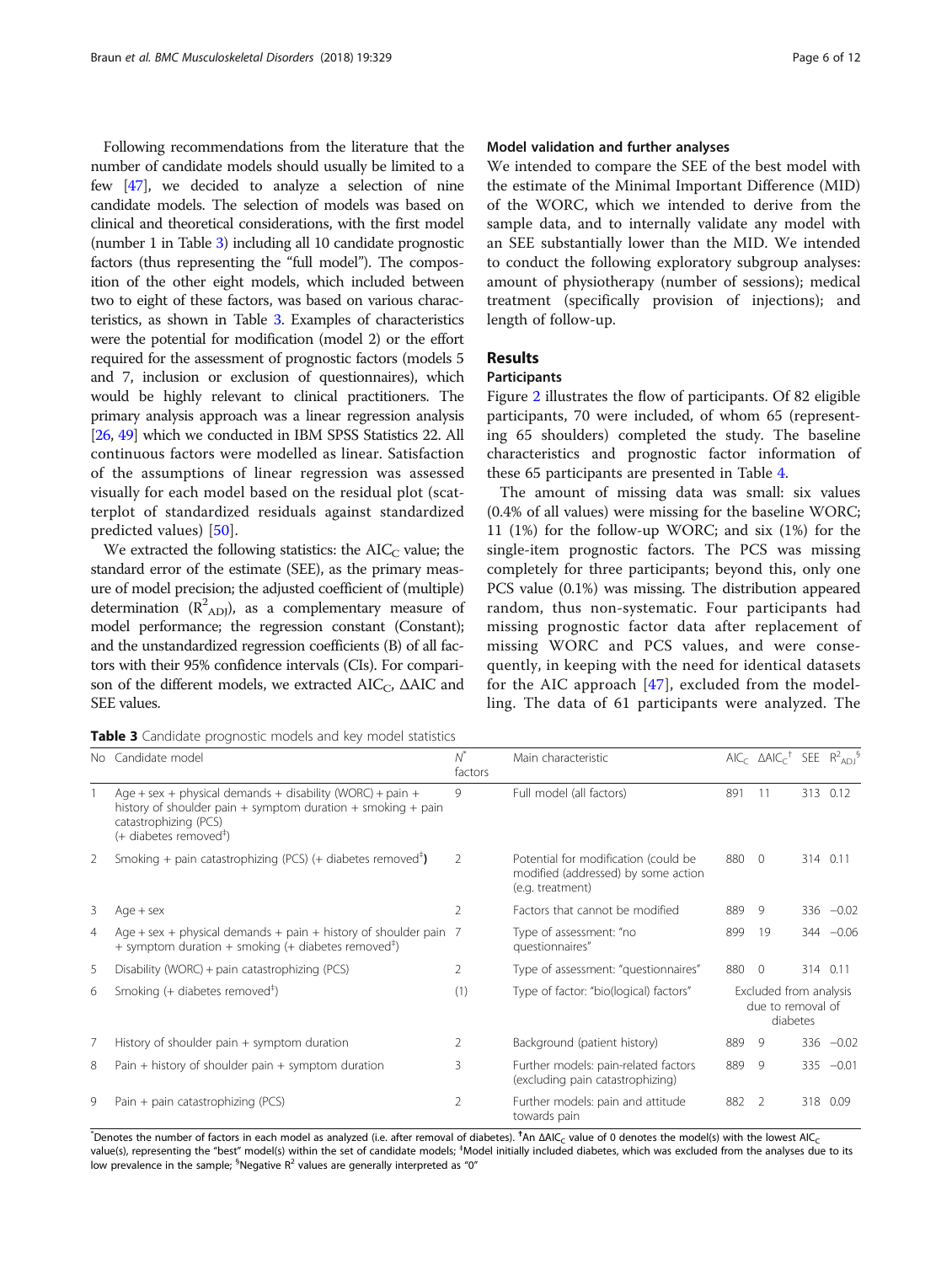<span id="page-6-0"></span>

mean (SD) interval between completion of the baseline and follow-up WORC (and GPC) was 97 (17) days  $(n = 65$  for WORC, 64 for GPC). The mean (SD) interval between the baseline and follow-up US assessment was 100 (13) days  $(n = 52)$ .

## Treatment

All participants received conservative treatment with physiotherapy. The mean (SD) number of physiotherapy sessions was 12 (6); and the mean (SD) duration of single sessions was 28 (13) minutes. A breakdown of the physiotherapy treatment content, documented by the physiotherapists, is provided in Table [5.](#page-8-0) Treatment usually included a combination of exercises and manual techniques. Consistent with physiotherapy practice in Germany, where this study took place, all physiotherapists routinely provided advice and patient education.

Thirty-seven participants (57% of 65) received some supplementary medical treatment: i.e. subacromial steroid injection (27; of these, 24 received one injection and three received two injections), elastic tape (12) or prescription of oral medication (Metamizole, 1). No participant was put on sick leave.

#### **Outcomes**

The mean (SD) unadjusted WORC<sub>CHANGE</sub> score ( $n = 65$ ) was − 363 (361); the range was − 1248 to 372. The mean (SD) RTM-adjusted WORC<sub>CHANGE</sub> score was - 363 (341); the range was − 1102 to 387. Tear progression to an FTT occurred in two participants (4%,  $n = 52$ ). Adverse events were reported for six participants (9%,  $n = 65$ ), and related exclusively to temporary exacerbations of the shoulder symptoms. Fifty-five participants (86%,  $n = 64$ ) rated their shoulder problem as improved (positive GPC ratings), five (8%) as unchanged (GPC = 0), and four (6%) as deteriorated (negative GPC ratings). The MID estimate for the WORC, which we derived from the sample data using an anchor-based approach ( $n = 64$ ), was  $-300$  (this analysis is reported in a separate article [[51](#page-11-0)]).

#### Prognostic modelling

There were no complexities (e.g. unit of analysis issues) in the data. We excluded diabetes from the analysis because of its very low prevalence in the sample (Table [4](#page-7-0)), and consequently excluded one two-factor model, 'diabetes & smoking' (Table [3\)](#page-5-0). The ratio of the number of outcome events (individuals with data available for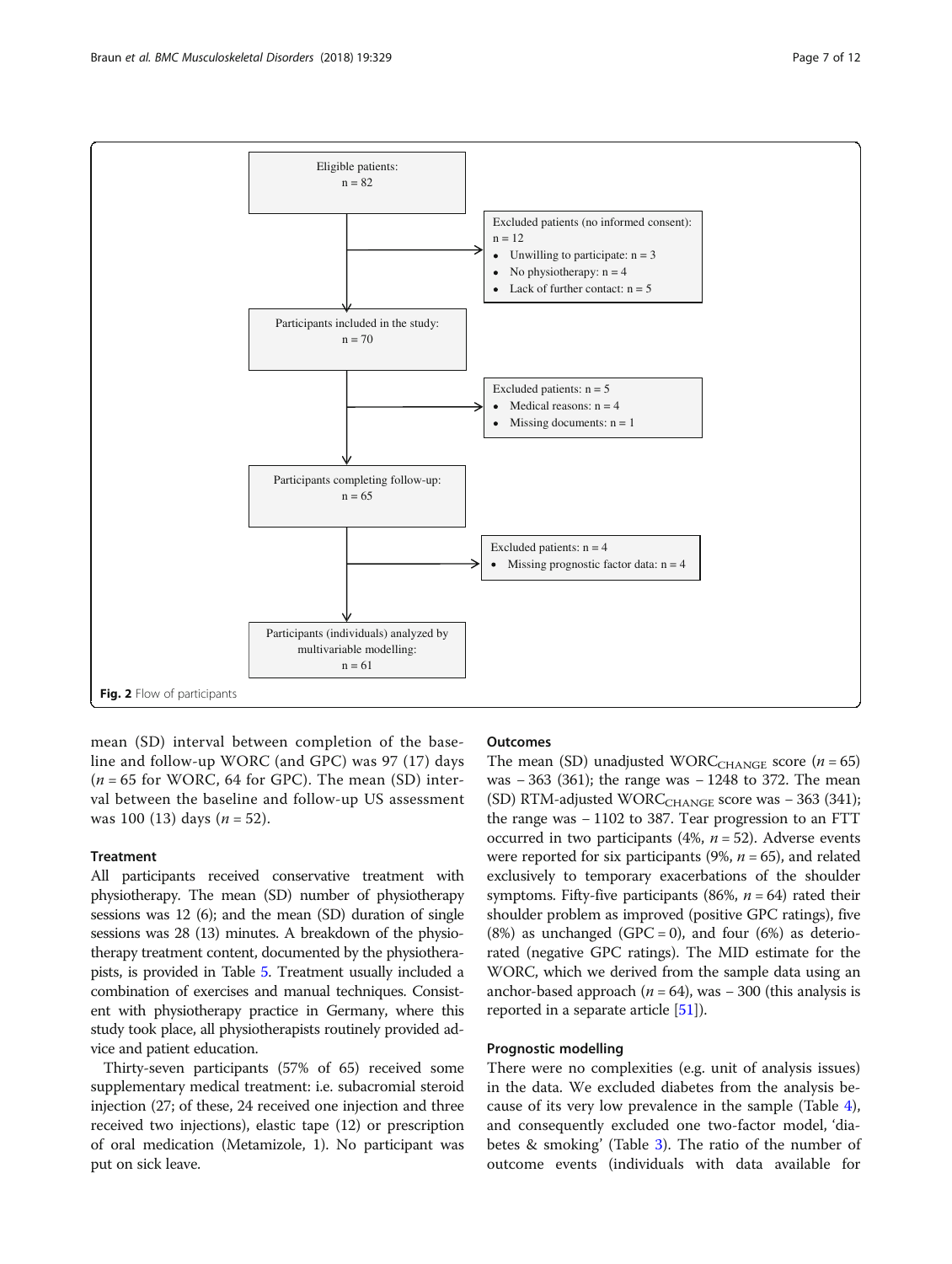| Characteristic (n)                      | Measurement                      | Values         |                |           |
|-----------------------------------------|----------------------------------|----------------|----------------|-----------|
| Continuous prognostic factors           |                                  |                | SD             | Range     |
| Age (65)                                | year                             | 50             | 12             | $24 - 76$ |
| Disability (65)*                        | WORC_1 score                     | 897            | 380            | 130-1660  |
| Pain (64)                               | mm VAS                           | 63             | 26             | $7 - 100$ |
| Symptom duration (63)                   | week                             | 36             | 49             | $1 - 250$ |
| Pain catastrophizing (62) <sup>*†</sup> | PCS score                        | 15             | 9              | $1 - 37$  |
| Categorical prognostic factors          |                                  | $\mathbb N$    | $\%$           |           |
| Sex (65)                                | female                           | 25             | 38             |           |
|                                         | male                             | 40             | 62             |           |
| Physical demands (64)                   | yes                              | 41             | 64             |           |
|                                         | no                               | 23             | 36             |           |
| History of shoulder pain (64)           | yes                              | 35             | 55             |           |
|                                         | no                               | 29             | 45             |           |
| Diabetes (65)                           | yes                              | 4              | 6              |           |
|                                         | no                               | 61             | 94             |           |
| Smoking (64)                            | yes                              | 10             | 16             |           |
|                                         | no                               | 54             | 84             |           |
| Additional characteristics              |                                  | $\mathbb N$    | $\%$           |           |
| Affected tendon (65)                    | 1. supraspinatus                 | 63             | 97             |           |
|                                         | 2. infraspinatus                 | 1              | $\overline{2}$ |           |
|                                         | 3. supraspinatus + infraspinatus | 1              | $\overline{2}$ |           |
|                                         | 4. any other                     | $\overline{0}$ | $\circ$        |           |
| Dominant arm affected (65)              | yes                              | 46             | 71             |           |
|                                         | no                               | 19             | 29             |           |
| Work status (64)                        | 5. full-time                     | 41             | 64             |           |
|                                         | 6. part-time                     | 11             | 17             |           |
|                                         | 7. sick leave                    | $\mathbf 0$    | $\circ$        |           |
|                                         | 8. retired                       | 10             | 16             |           |
|                                         | 9. not working (other reason)    | $\overline{2}$ | 3              |           |

<span id="page-7-0"></span>Table 4 Baseline characteristics and prognostic factor data

\* Includes replaced values for missing data (see section 6.6.15); † PCS data were completely missing for three cases

analysis) to the overall number of analyzed candidate factors approximated to 7 (61/9); the range across all models was, depending on the number of factors included in each model, approximately 7 to 31. The residual plots showed no strong evidence of a violation of the assumptions for linear regression for any of the models.

The key model statistics are shown in Table [2.](#page-4-0) The coefficient statistics for each model and each prognostic factor are provided with the supplementary materials (Additional file [3\)](#page-9-0). Two models with the same  $AIC_C$  value (models 2 and 5) were identified as the best models. The model with the third-highest  $AIC_C$  value (model 9) had an  $\Delta AIC_C$  within the range of plausible alternatives ( $\Delta AIC_C$  $\langle$  7) to the best models [\[48\]](#page-11-0). The remaining models had  $\Delta AIC_C$  values outside this range. The SEE ranged from 313 to 344, and was, for all models, higher than the

estimated MID of the WORC (300). The full model (model 1) had the highest  $R^2_{ADJ}$  (the range of all models was from − 0.06 to 0.12).

## Model validation and further analyses

The performance and precision of the analyzed models did not justify internal validation; nor the planned subgroup analyses.

## **Discussion**

## Principal findings

Despite our rigorous approach and meeting our minimum sample size (relating to the full model), we did not achieve our primary aim of developing a prognostic model for the outcome of a phase of conservative treatment with physiotherapy in adults with symptomatic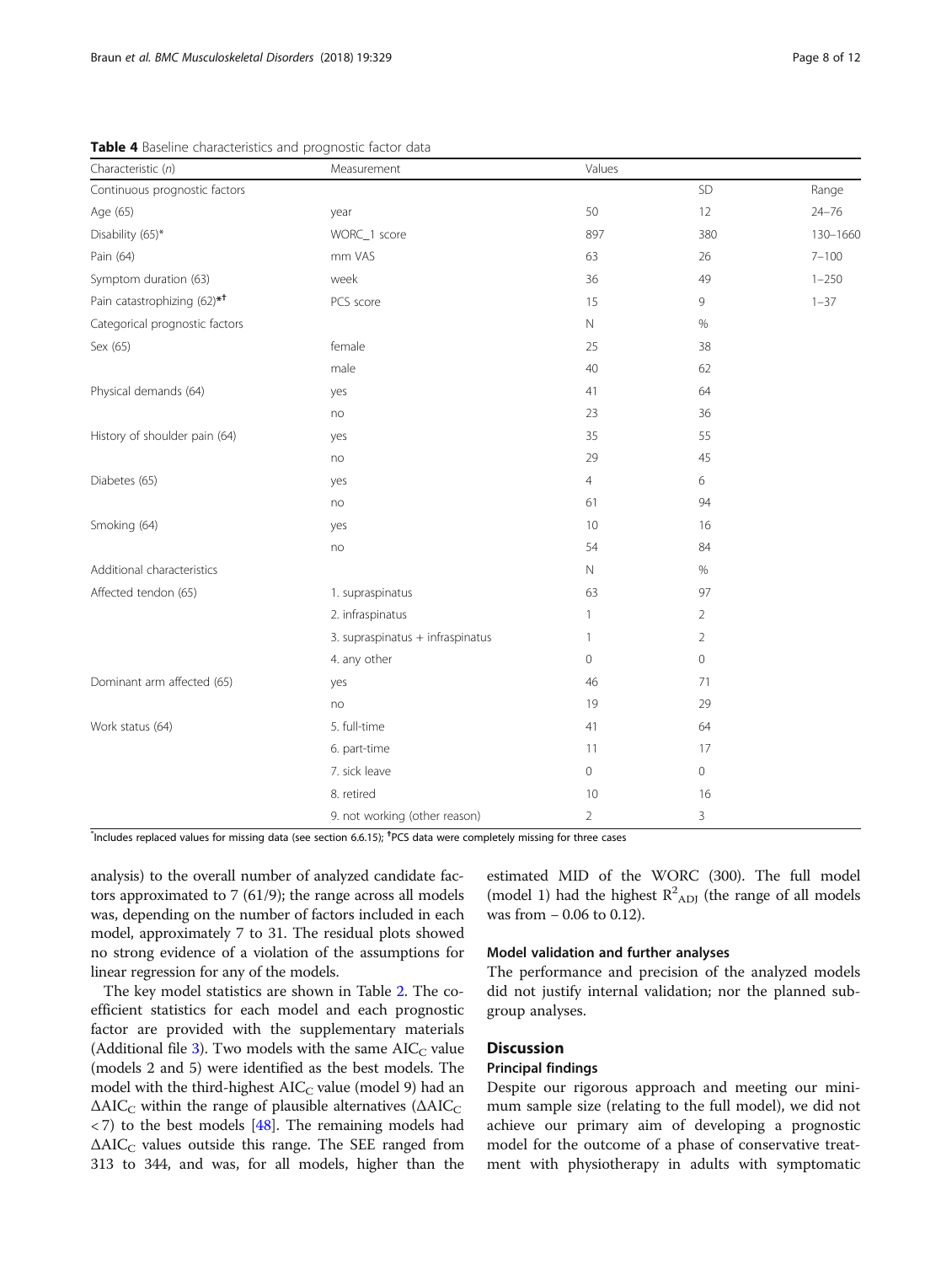<span id="page-8-0"></span>Table 5 Breakdown of physiotherapy treatment

| Category                                  | Domain $(n = 65)$                                              | $\mathcal N$ | %  |
|-------------------------------------------|----------------------------------------------------------------|--------------|----|
| Types of exercises                        | Strengthening exercises focused at rotator cuff muscles        | 52           | 80 |
|                                           | Scapula positioning exercises                                  | 47           | 72 |
|                                           | Stabilisation exercises                                        | 41           | 63 |
|                                           | Stretching techniques or exercises (shoulder/shoulder girdle)  | 36           | 55 |
|                                           | Strengthening exercises focused at shoulder girdle muscles     | 34           | 52 |
|                                           | Humeral head 'positioning' exercises                           | 33           | 51 |
|                                           | Coordination exercises                                         | 25           | 38 |
|                                           | Inclusion of high load exercises ( $> 80\%$ RPM <sup>+</sup> ) | 5            | 8  |
|                                           | Correction of thoracic spine posture <sup>®</sup>              | 2            | 3  |
|                                           | Proprioceptive Neuromuscular Facilitation (PNF)*               |              | 2  |
| Types of exercise equipment               | Use of small equipment (e.g. elastic bands)                    | 45           | 69 |
|                                           | Use of training machines (e.g. pulley, pull-down)              | 27           | 42 |
| Setting of exercise treatment             | Provision and supervision of supplementary home exercises      | 42           | 65 |
| Types of manual techniques                | Soft tissue techniques (shoulder or shoulder girdle)           | 56           | 86 |
| Manual mobilisation techniques (shoulder) | 51                                                             | 78           |    |
|                                           | Manual mobilisation of thoracic spine <sup>®</sup>             | 9            | 14 |
|                                           | Manual mobilisation of ribs <sup>*</sup>                       | 2            | 3  |
|                                           | Manual mobilisation of cervical spine <sup>*</sup>             | 2            | 3  |
| Supplementary modalities                  | Heat or cold applications                                      | 14           | 22 |
|                                           | Therapeutic ultrasound*                                        |              | 2  |

Interventions are listed by general category and specific domain; domains are in descending order of use; \* recorded in "anything else?" category (physiotherapy report form); † RPM = one-repetition maximum

atraumatic rotator cuff PTTs. Of the eight models for which testing was appropriate, none had a satisfactory performance  $(\mathrm{R}^2_{ADJ})$  or precision (SEE).

#### Strengths and weaknesses of the study

The rigorous methodological design of our study helped to avoid various potential sources of bias. This included avoidance of statistical univariable selection techniques, which have been linked to biased predictions [\[52\]](#page-11-0), and the analysis of continuous measurements on their continuous scale, hereby avoiding the various problems associated with the categorization of continuous measurements [\[45,](#page-11-0) [46\]](#page-11-0). The latter reflected our post-protocol decision to analyze the WORC on a continuous scale, instead of analyzing it as a binary outcome. By using an information-theoretic analysis approach, we purposely avoided the selection of factors within the multivariable analysis based on arbitrary cut-offs of "statistical significance", as these, in particular stepwise regression techniques, have been linked to biased predictions [\[52](#page-11-0)–[54\]](#page-11-0). Although the outcome assessment could not be blinded to the prognostic factor information, any influence of participants' knowledge about prognostic factor information on the outcome is unlikely because the participants did not know which of the multiple baseline variables were modelled.

The ratio of outcome events to candidate factors was within the pre-specified range of 5 to 9 for the full model (and considerably higher, i.e. > 20, for some of the other models), and losses to follow-up and missing data were few. Additionally, as the reasons for missingness appeared non-systematic, we considered the data from the complete cases as representative of the whole sample. However, despite our meeting our sample size estimate, sample size is a key limitation of our study as indicated by the low precision and also by the rejection of the 'diabetes & smoking' model due to the low numbers of diabetic patients recruited. In the absence of any formal methods to determine the effective sample size, and without prior knowledge of the relationship between the candidate prognostic factors, it was difficult to estimate the sample size for our study (please see reviewer feedback on this aspect in Open Peer Review Reports). Considering the low precision of the analyzed models in our study, we conclude that a much larger sample size would have been needed to increase the chances of achieving satisfactory precision of the analyzed models.

Rigour was applied to the consideration of the clinical relevance, practicality of measurement and applicability of the study findings. All PTTs were diagnosed by US, which is highly specific (94%), but less sensitive (68%) for detecting PTTs [\[31](#page-11-0)]. This means that, while some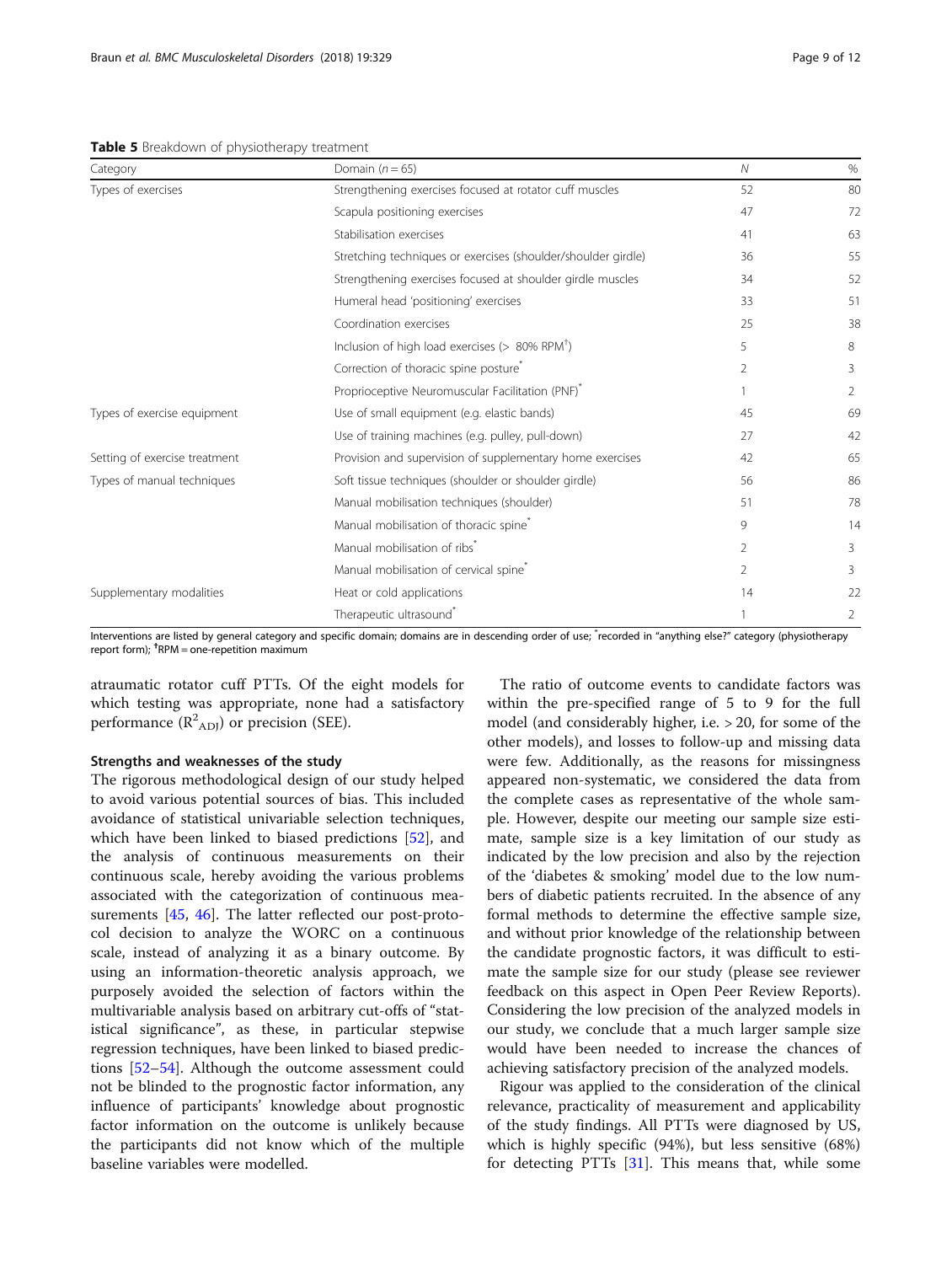<span id="page-9-0"></span>PTTs might have been missed, those identified were almost certainly true positives; hence, the study population was homogeneous in this respect. We aimed to enroll patients at a fairly similar state of health. Similarity of several baseline characteristics such as pain intensity, symptom duration and disability could not be guaranteed, as their restriction would have threatened recruitment, but was accounted for by candidate prognostic factors.

The physiotherapy protocol accommodated clinical autonomy within an evidence-based framework. Some of the study participants received adjunctive medical treatment, such as a local steroid injection. Arguably, the different treatments may have had an impact on the overall improvement of the participants during the threemonth treatment period and also on the predictive performance of the analyzed models. We are confident, though, that this was not a relevant issue in our study. Consistent with our study question, we selected prognostic factors that were present at baseline before starting conservative treatment. The primary treatment was exercise-based physiotherapy within an evidence-based framework. The adjunctive treatments, which were provided to a minority of participants, included subacromial corticosteroid injections, elastic tapes and oral pain medication. The evidence on the effectiveness of these treatments for rotator cuff related shoulder pain is limited. Notably, for corticosteroid injection, which was the most often delivered adjunctive treatment, there is evidence of no relevant difference compared with physiotherapy [[55](#page-11-0)]. Considering this and that the majority of the participants in our study who received injections received only one injection, we consider the likely impact of corticosteroid injections was minimal. Similar considerations apply to the other adjunctive treatments, which were received by smaller numbers of participants. In this context, we consider our decision not to perform the planned exploratory subgroup analyses, which included "medical treatment (specifically provision of injections)", was appropriate.

Although set within one country, Germany, with clinical care under one orthopaedic specialist, the study findings are broadly applicable to adults with symptomatic PTTs undergoing a three-month period of conservative treatment with exercise-based physiotherapy.

The eight analyzed models could explain only a very limited amount (up to 12%, see  $R^2$ <sub>ADJ</sub> values), of the variability of the outcome, which means that most of the variability remains unexplained. This finding could be partly due to the fact that the evidence base for most of the factors identified was generally very limited. Although we cannot say what other factors may have contributed to this unexplained variability, we suggest these may be among the 36 factors listed in the supplementary table. As evidenced by their low precision (SEE), the predictions are affected by considerable uncertainty; they consequently do not provide reliable estimates of population parameters. The "natural" temptation to select out more "promising" factors, such as pain catastrophizing, which featured in the three best models, should be countered by the realization that our study was explicitly designed to explore multivariable models rather than individual factors. Thus, the presented coefficient statistics do not represent the factors' independent contributions to the predictions.

Lastly, it should be kept in mind that generally, any prognostic model that has been developed in a single population should only be considered clinically usable after it has been externally validated and, ideally, also evaluated for clinical impact [[25](#page-11-0)].

## Comparison with other studies

As already established, this is the first study aimed at predicting the outcome of conservative treatment with physical therapy in adults with symptomatic PTTs. Comparison with studies of adults undergoing conservative treatment with physiotherapy for rotator cuff disorders, in general, would be uninformative because of heterogeneity, not least in methodological terms [[28\]](#page-11-0).

## Conclusions

We could not determine a prognostic model with satisfactory performance and precision. Thus, the challenge remains to develop a prognostic model with a satisfactory performance and precision for predicting the outcome of a phase of conservative treatment with physiotherapy in adults with symptomatic PTTs. Further high-quality prognostic studies are needed but should be underpinned, and thus preceded, by robust research aimed at improving knowledge of relevant factors. Consensus approaches (e.g. Delphi studies) may provide guidance about which factors to prioritize for future studies. Collaborative data collection and data sharing initiatives could enhance the realization of larger studies and applicability. Further methodological research is also needed to determine the optimal methods for developing prognostic models. Investigators of future prognostic model development studies should attend to the importance of the internal and external validation of any models with a promising performance.

## Additional files

[Additional file 1:](https://doi.org/10.1186/s12891-018-2239-8) Primary study reports and other articles used to identify prognostic factors (DOCX 21 kb)

[Additional file 2:](https://doi.org/10.1186/s12891-018-2239-8) Factors considered for inclusion in the study (DOCX 20 kb)

[Additional file 3:](https://doi.org/10.1186/s12891-018-2239-8) Model coefficient statistics (DOCX 21 kb)

#### Abbreviations

 $\Delta$ AIC<sub>C</sub>: AIC<sub>C</sub> difference; ADJ, <sub>ADJ</sub>: Adjusted (in the context of this study: for regression to the mean, RTM); AIC: Akaike's Information Criterion; AIC<sub>C</sub>: Akaike's Information Criterion, small sample variant; AIC<sub>MIN</sub>: Smallest AIC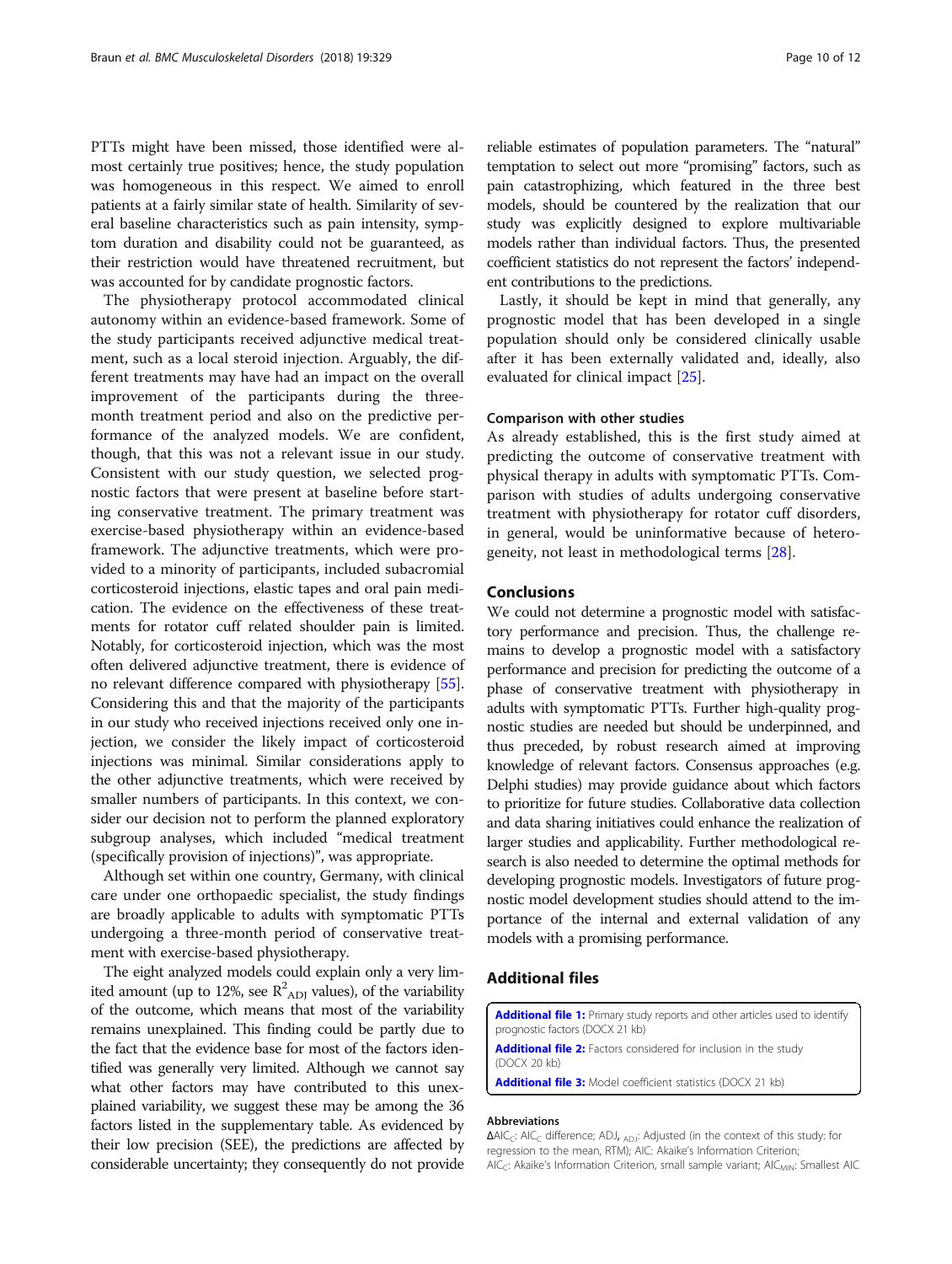<span id="page-10-0"></span>(AICc) value; CI: Confidence interval; DEGUM: Deutsche Gesellschaft für Ultraschall in der Medizin [German Society for Ultrasound in Medicine]; DVSE: Deutsche Vereinigung für Schulter- und Ellenbogenchirurgie [German Society of Shoulder and Elbow Surgery]; FTT: Full-thickness tear (rotator cuff); GPC: Global Perceived Change; LHB: Long head of biceps; MID: Minimal Important Difference; MRI: Magnetic resonance imaging; PCS: Pain Catastrophizing Scale; PROM: Patient-reported outcome measure; PTT: Partialthickness tear (rotator cuff);  $R^2$ : Coefficient of (multiple) determination; RTM: Regression to the mean; SD: Standard deviation; SEE: Standard error of the estimate; TRIPOD: Transparent Reporting of a Multivariable Prediction Model for Individual Prognosis or Diagnosis (checklist); US: Ultrasonography; VAS: Visual analogue scale; WORC: Western Ontario Rotator Cuff index; WORC\_1: Baseline WORC; WORC\_2: Follow-up WORC; WORC\_change: Change of WORC score from baseline to follow-up

#### Acknowledgements

This study formed part of the work included in the PhD thesis (conferred December 2016) of CB at Teesside University, Middlesbrough, UK. We are grateful to all patients who participated in the study, and to all collaborating physiotherapists.

#### Availability of data and material

The datasets generated and/or analysed during the current study that involve patient data are not publicly available because this was not established, nor would it have been accepted, as part of the ethics application. Other datasets and study material that do not require participant consent for sharing are publicly available [\[29](#page-11-0)] and also available from the corresponding author on reasonable request.

#### Funding

This research did not receive any grant from funding agencies in the public, commercial or not-for-profit sectors.

#### Authors' contributions

CB designed the study, managed the acquisition of data, analyzed and interpreted the data (with support from a statistician, who had access to the full dataset) and drafted and edited the manuscript. NCH and HHH made substantial contributions to the design of the study, the analysis and interpretation of the data, revised the manuscript for important intellectual content, and contributed to writing and editing. AB made substantial contributions to the design of the study and to the acquisition of data, contributed to the interpretation of the data, and revised the manuscript for important intellectual content. All authors read and approved the final manuscript.

#### Ethics approval and consent to participate

The study was approved by the Teesside University School of Health and Social Care Research Governance & Ethics Committee and the Ethics Commission of the Hamburg Medical Council (Germany). Written informed consent, a prerequisite for study participation, was obtained from all participants.

#### Consent for publication

Not applicable.

#### Competing interests

The authors declare that they have no competing interests.

#### Publisher's Note

Springer Nature remains neutral with regard to jurisdictional claims in published maps and institutional affiliations.

#### Author details

<sup>1</sup>School of Health and Social Care, Teesside University, Middlesbrough, UK. <sup>2</sup> Present address: Faculty of Health and Physiotherapy, Buxtehude, Germany. <sup>3</sup>schulter-zentrum.com, Hamburg, Germany. <sup>4</sup>Faculty of Health, Harburger Str. 6, 21614 Buxtehude, Germany.

#### Received: 25 April 2018 Accepted: 17 August 2018 Published online: 11 September 2018

#### References

- 1. Kooijman M, Swinkels I, van Dijk C, de Bakker D, Veenhof C. Patients with shoulder syndromes in general and physiotherapy practice: an observational study. BMC Musculoskelet Disord. 2013;14:128.
- Östör AJK, Richards CA, Prevost AT, Speed CA, Hazleman BL. Diagnosis and relation to general health of shoulder disorders presenting to primary care. Rheumatology. 2005;44:800–5.
- 3. van der Windt DA, Koes BW, de Jong BA, Bouter LM. Shoulder disorders in general practice: incidence, patient characteristics, and management. Ann Rheum Dis. 1995;54:959–64.
- 4. Cook JL, Purdam CR. Is tendon pathology a continuum? A pathology model to explain the clinical presentation of load-induced tendinopathy. Br J Sports Med. 2009;43:409–16.
- 5. Reilly P, Macleod I, Macfarlane R, Windley J, Emery RJH. Dead men and radiologists don't lie: a review of cadaveric and radiological studies of rotator cuff tear prevalence. Ann R Coll Surg Engl. 2006;88:116–21.
- 6. Yamaguchi K, Ditsios K, Middleton WD, Hildebolt CF, Galatz LM. The demographic and morphological features of rotator cuff disease: a comparison of asymptomatic and symptomatic shoulders. J Bone Jt Surgery, Am Vol. 2006;88A:1699–704.
- 7. Matava MJ, Purcell DB, Rudzki JR. Partial-thickness rotator cuff tears. Am J Sports Med. 2005;33:1405–17.
- 8. Beaudreuil J, Bardin T, Orcel P, Goutallier D. Natural history or outcome with conservative treatment of degenerative rotator cuff tears. Joint Bone Spine. 2007;74:527–9.
- 9. Hedtmann A. Weichteilerkrankungen der Schulter Subakromialsyndrome. Orthopädie und Unfallchirurgie up2date. 2009;4:85–106.
- 10. Finnan RP, L a C. Partial-thickness rotator cuff tears. J Shoulder Elb Surg. 2010;19:609–16.
- 11. Lenza M, Buchbinder R, Takwoingi Y, Johnston RV, Hanchard NC, Faloppa F. Magnetic resonance imaging, magnetic resonance arthrography and ultrasonography for assessing rotator cuff tears in people with shoulder pain for whom surgery is being considered. Cochrane Database Syst Rev. 2013;9:CD009020.
- 12. Tashjian RZ. AAOS clinical practice guideline: optimizing the management of rotator cuff problems. J Am Acad Orthop Surg. 2011;19:380–3.
- 13. Beaudreuil J, Dhénain M, Coudane H, Mlika-Cabanne N. Clinical practice guidelines for the surgical management of rotator cuff tears in adults. Orthop Traumatol Surg Res. 2010;96:175–9.
- 14. Ryösä A, Laimi K, Äärimaa V, Lehtimäki K, Kukkonen J, Saltychev M. Surgery or conservative treatment for rotator cuff tear: a meta-analysis. Disabil Rehabil. 2017;39(14):1357-63.
- 15. Colvin AC, Egorova N, Harrison AK, Moskowitz A, Flatow EL. National trends in rotator cuff repair. J Bone Joint Surg Am. 2012;94:227–33.
- 16. Paloneva J, Lepola V, Äärimaa V, Joukainen A, Ylinen J, Mattila VM. Increasing incidence of rotator cuff repairs--a nationwide registry study in Finland. BMC Musculoskelet Disord. 2015;16:189.
- 17. Svendsen SW, Frost P, Jensen LD. Time trends in surgery for non-traumatic shoulder disorders and postoperative risk of permanent work disability: a nationwide cohort study. Scand J Rheumatol. 2012;41:59–65.
- 18. Ylinen J, Vuorenmaa M, Paloneva J, Kiviranta I, Kautiainen H, Oikari M, et al. Exercise therapy is evidence-based treatment of shoulder impingement syndrome. Current practice or recommendation only. Eur J Phys Rehabil Med. 2013;49:499–505.
- 19. Butler M, Forte M, Braman J, Swiontkowski M, Kane RL. Nonoperative and Operative treatments for rotator cuff tears: future research needs: identification of future research needs from comparative effectiveness review no. 22. Rockville: Agency for Healthcare Research and Quality (US). Report No.: 13-EHC050-EF. AHRQ Future Research Needs Papers. 2013. [https://www.ncbi.nlm.nih.gov/pubmed/23905196.](https://www.ncbi.nlm.nih.gov/pubmed/23905196)
- 20. Croft P, Altman DG, Deeks JJ, Dunn KM, Hay AD, Hemingway H, et al. The science of clinical practice: disease diagnosis or patient prognosis? Evidence about "what is likely to happen" should shape clinical practice. BMC Med. 2015;13:20.
- 21. Cochrane Prognosis Methods Group. 2018.[http://prognosismethods.](http://prognosismethods.cochrane.org/) [cochrane.org/](http://prognosismethods.cochrane.org/). Accessed 21 Apr 2018.
- 22. Progress. mrc prognosis research strategy partnership. 2018.[http://progress](http://progress-partnership.org/)[partnership.org/](http://progress-partnership.org/). Accessed 21 Apr 2018.